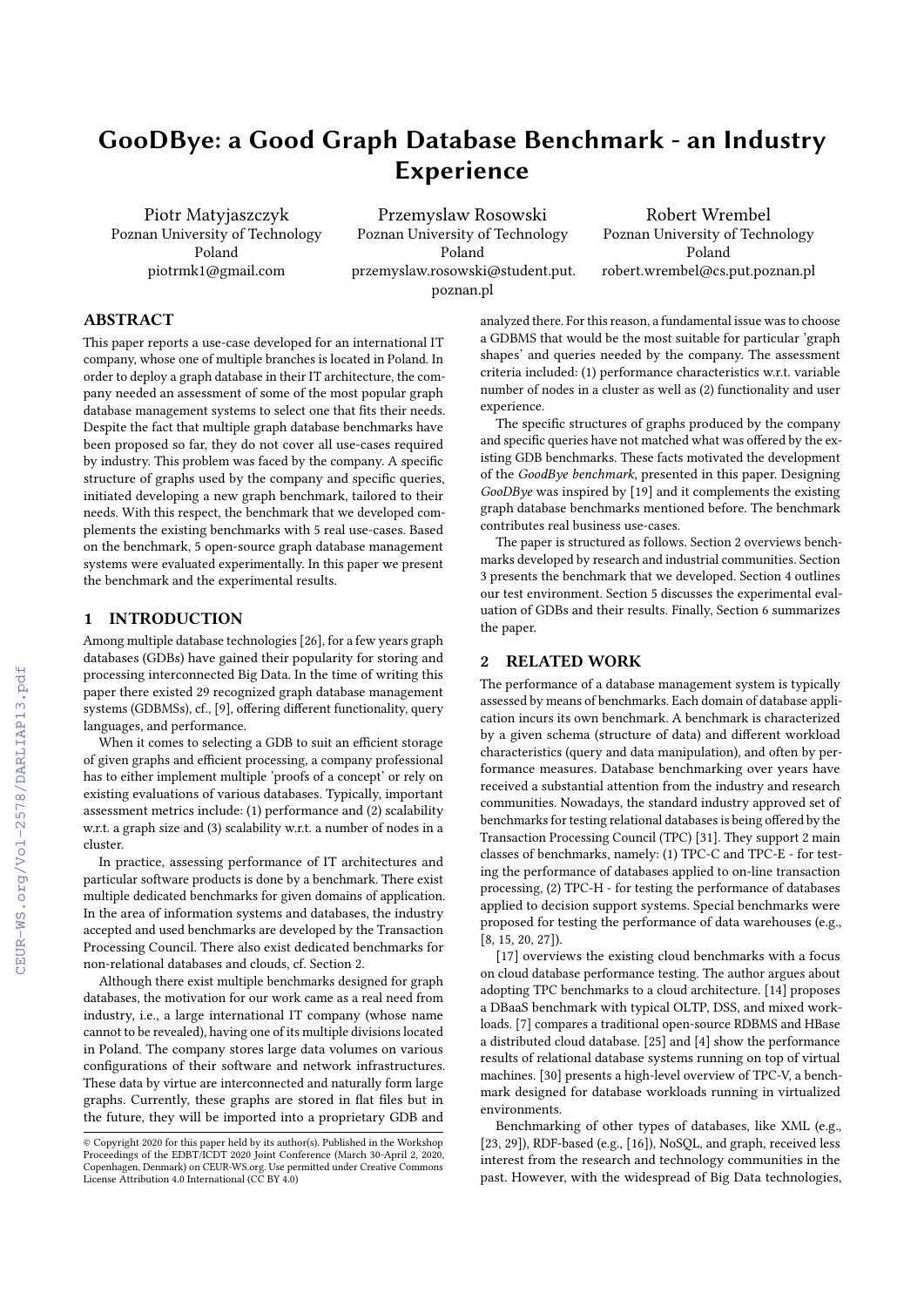testing performance of various NoSQL data storage systems became a very important research and technological issue. In this context, [\[6\]](#page-5-0) proposed Yahoo! Cloud Serving Benchmark (YCSB) to compare different key-value and cloud storage systems. [\[28\]](#page-5-1) proposed a set of BigTable oriented extensions known as YCSB++.

In the area of GDBs, several benchmarks have been proposed so far. [\[3\]](#page-5-2) advocated for using a large parameterized weighted, directed multigraph and irregular memory access patterns. In [\[10\]](#page-5-3) the authors discussed characteristics of graphs to be included in a benchmark, characteristics of queries that are important in graph analysis applications, and an evaluation workbench. In the same spirit, problems of benchmarking GDBs were discussed in [\[5\]](#page-5-4). The authors explained how graph databases are constructed, where and how they can be used, as well as how benchmarks should be constructed. Their most important conclusions were that: (1) an increase in the size of a graph in most graph databases leads only to a linear increase of an execution time for highly centralized queries, (2) the same cannot be said for distributed queries, and (3) an important factor controlling throughput of highly distributed queries is the size of memory cache, and whether an entire graph structure can be fit in memory.

[\[1\]](#page-5-5) described the so-called SynthBenchmark, which is included in the Spark GraphX library. It also offers a small graph generator. [\[2,](#page-5-6) [13\]](#page-5-7) outlined a Java-based benchmark for testing social networks. Its data were stored in MySQL. The benchmark allowed to generate a graph of 1 billion of nodes, with its statistical properties similar to the one of Facebook.

[\[12,](#page-5-8) [22\]](#page-5-9) proposed the Social Network Benchmark, focusing on graph generation and 3 different workloads, i.e., interactive, Business Intelligence, and graph algorithms.

[\[19\]](#page-5-10) suggested and implemented a benchmark for a GDBMS working in a distributed environment. The authors attempted to create a holistic benchmark and - using the Tinkerpop stack - run it on a series of the most popular graph databases at that time, including Neo4j, OrientDB, TitanDB, and DEX. [\[11\]](#page-5-11) evaluated the performance of four GDBs, i.e, Neo4j, Jena, HypergraphDB, and DEX with respect to a graph size, using typical graph operations. [\[24\]](#page-5-12) focused on benchmarking 12 GDBs, i.e., Neo4j, OrientDB, InfoGrid, TitanDB, FlockDB, ArangoDB, InfiniteGraph, Allegro-Graph, DEX, GraphBase, HyperGraphDB, Bagel, Hama, Giraph, PEGASUS, Faunus, NetworkX, Gephi, MTGL, Boost, uRiKA, and STINGER. This work tests performance of the majority of the GDBs but only in a centralized environment.

[\[18,](#page-5-13) [21\]](#page-5-14) described a benchmark developed in the co-operation with 4 IT corporations and 4 universities. The benchmark consists of six algorithms: Breadth-first Search, PageRank, Weakly Connected Components, Community Detection using Label Propagation, Local Clustering Coefficient, and Single-source Shortest Paths. The data part includes real and synthetic datasets.

## 3 OUR APPROACH: GOODBYE - A GOOD GRAPH DATABASE BECHMARK

The GooDBye benchmark includes: (1) a parameterized graph data generator, (2) a graph database, and (3) queries that are to be run on it. In order to use the benchmark, a user needs to:

- (1) run a data generator,
- (2) decide which GDBMS is to be tested, and install it on a cluster,
- (3) transform data generated by the benchmark into a form readable by the selected GDBMS,
- (4) load the data into a GDB, using its proprietary tool,
- (5) turn off database's caching mechanisms, as the same subset of queries will need to be repeated multiple times,
- (6) run queries on the GDB.

#### 3.1 Graph data

A graph used in the benchmark is directed and cyclic, with a maximum cycle length of 2. The graph reflects typical software and hardware configurations in a large company. A node represents one of the three following data entities:

- a package it is composed of objects; a package can be transformed into another package; all packages have the same structure (fields);
- an object it is composed of fields; an object can be transformed into another object, similarly as a package;
- a field a field can be transformed into another field, similarly as an object, all fields have the same simple elementary datatype.

An arc represents:

- a data transformation packages can be transformed into other packages, objects into other objects, and fields into other fields; each transformation (identified by its ID) is represented at all three levels of data entities;
- a data composition each package contains one or more objects, and each object contains one or more fields.

The data generator is parameterized and can produce graphs described by different statistics. For the benchmark application presented in this paper, the graph had the following statistics:

- the number of vertices: 911034, which represented 500 packages;
- the number of arcs: 3229158,
- the average number of objects in a package: 100 (binomial distribution  $n=8000$ ,  $p=0.0125$ ),
- the number of object categories (types): 2; 30% of objects belong to category A, 70% belong to category B,
- the average number of fields of objects in category A: 30 (binomial distribution n=1500, p=0.02),
- the average number of fields of objects in category B: 8 (binominal distribution n=400, p=0.02),
- the average number of incoming fields transformation arcs: 2.5 (binominal n=80, p=0.03125),
- 4% of arcs form single-arc cycles,
- 2% of arcs form two-arc cycles.

### <span id="page-1-0"></span>3.2 Queries

Eight queries were defined and implemented in the benchmark, as required by the company. Queries Q1-Q5 (described below) were demanded by the company. Q1-Q3 aim at checking how long it takes for a GDB to find neighbor vertices, as well as navigating via incoming and outcoming arcs. Q4 and Q5 check how fast a GDB finds nodes, having given in- and out-going arcs, to calculate an impact of changes on transformations. Q6-Q8 are typical queries that are defined in other benchmarks.

- Q1 it finds and returns all vertices that transform to node of type A, i.e., nodes that have an outgoing arc of type Transformation that is an incoming arc to A.
- Q2 it finds and returns all nodes that have an incoming arc of type Transformation, whose source is A.
- Q3 it counts all the vertices that are connected to a node by the Transformation arc lading to the node of type A and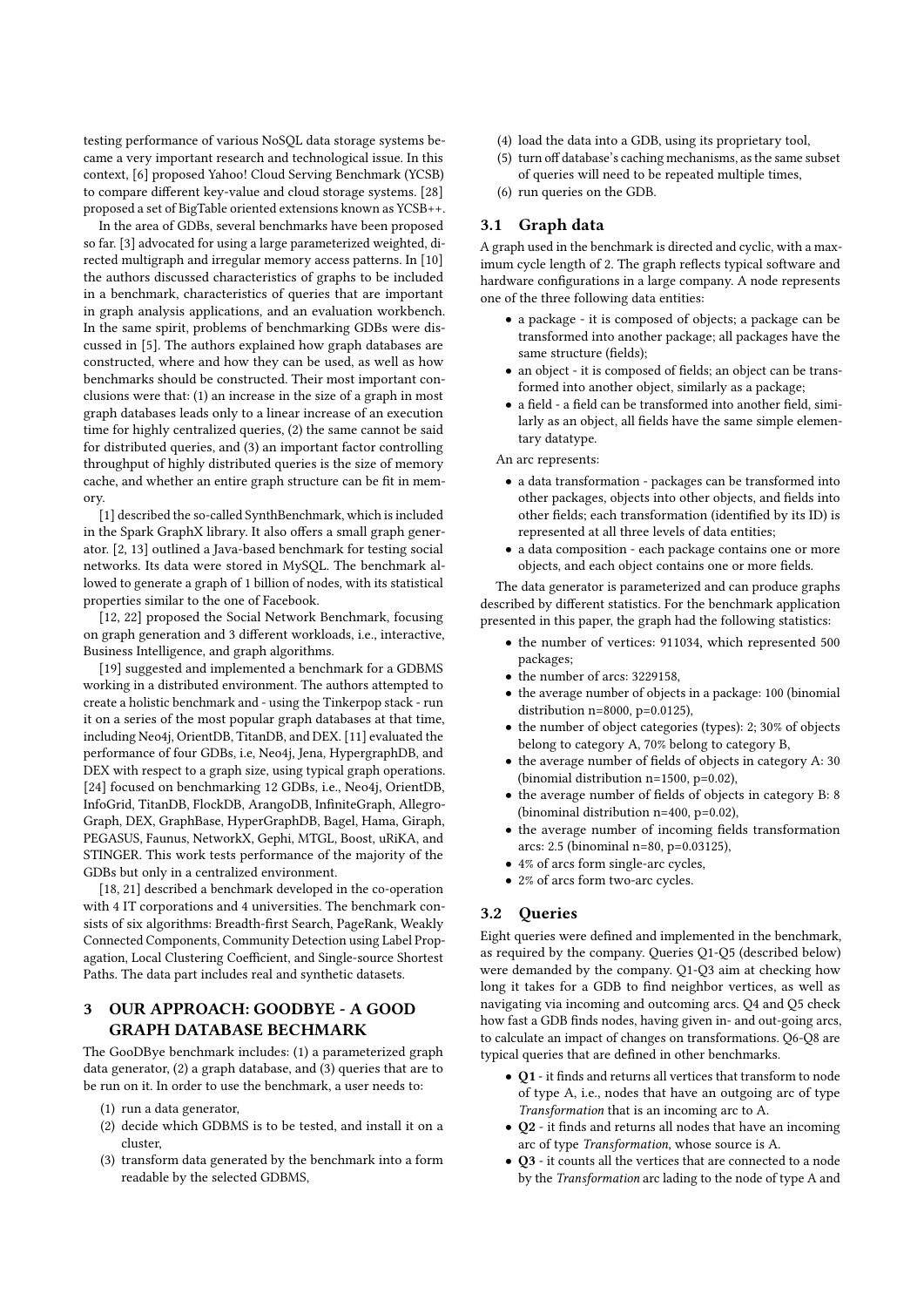computes the percentage of these nodes over the number of all vertices in the graph.

- Q4 it counts all direct neighbors of nodes connected by a given transformation type and returns the percentage of the entire graph they comprise.
- Q5 it counts all direct nodes connected by a given transformation type, including nodes adjacent to nodes of type A.
- Q6 it counts the number of incoming and outgoing arcs of every single node in the graph, and returns a total count for each of them. This models a degree calculation for the entire graphs.
- Q7 it returns all nodes in the database that have their attribute equal to given number.
- Q8 it computes the shortest path between two nodes.

# 4 TEST ENVIRONMENT

## 4.1 GBDMSs under test

The company imposed the following requirements on a GDBMS:

- to be run on either an open-source or academic licence,
- to be used in practice by industry (listed on the DB-Engines website [\[9\]](#page-5-15)),
- to support at least 3 of the ACID properties,
- to be capable of running in a cluster of workstations.

Based on the aforementioned criteria, out of 29 available GDBMSs, the following were selected for evaluation: ArangoDB, TitanDB, JanusGraph, OrientDB, and Spark GraphX. One system we heavily considered using was Neo4j. According to DB-Engines ranking, at the time of writing this paper, it was the most popular GDBMS. Unluckily, we were unable to obtain an academic license of its full, 'enterprise' edition, providing among others distributed storage and processing. As such, we have decided not to test it, rather than unfairly assess its toy version.

#### 4.2 Benchmark setup

The GDBMSs were installed in a micro-cluster composed of 9 physical machines. Each node was run by Ubuntu and had the following parameters: (1) 8GB RAM, (2) 457GB HDD, (3) Intel Core2 Quad CPU Q9650 3.00GHz, (4) graphic card: GT215. The machines were physically fully interconnected with each other, enabling direct communication whenever required. The logical connections depended on the database system used.

Depending on an experiment, there were 1, 3, 5, or 9 nodes used at any given time. Such cluster sizes allowed to use with 1, 2, 4, and 8 worker nodes, and 1 access/coordinator node. Data were partitioned as equally as possible between nodes, using data distribution mechanisms provided by each GDMS.

## 5 PERFORMANCE EVALUATION OF SELECTED GRAPH DATABASES

The goal of the experiments was to evaluate response time of the 8 queries outlined in Section [3.2,](#page-1-0) for the 5 GDBMSs under test. Each query was run twelve times on the same dataset, on 1, 3, 5, and 9 nodes. The highest and lowest measurements were discarded. An average value and standard error were calculated for the remaining measurements. Due to huge differences in performance between the tested GBDMSs, a logarithmic scale was used in charts. Below we discuss the obtained performance characteristics.

#### 5.1 Results

The response time (elapsed) for Q1-Q8 was measured in milliseconds. Below we present the results and discuss the obtained performance characteristics.

Q1 - transformation sources for a given node. The response times for Q1 are shown in Figure [1.](#page-2-0) As we can observe, ArangoDB clearly outperforms all the other GDBMSs. GraphX is the only system for which query response time decreases with the increasing number of nodes. The performance of TitanDB and JanusGraph degrades with the increasing number of nodes - queries run on the 9-machine cluster take about twenty times more than when running on a single node.

<span id="page-2-0"></span>

Figure 1: Execution time of Q1

Q2 - listing transformation destinations for a given node. The response times of this query are shown in Figure [2.](#page-2-1) In this test, ArangoDB, once again outperforms all the other GDBMSs, although the degradation of its performance when increasing the size of the cluster is more noticeable. GraphX execution times decrease by a factor of three, when a cluster size increases to 9, resulting in better execution times than TitanDB or JanusGraph, but still worse than OrientDB.

<span id="page-2-1"></span>

Figure 2: Execution time of Q2

Q3 - measuring the impact of changes in a node. The response times of this query are shown in Figure [3.](#page-3-0) From the chart we can notice that ArangoDB has a clear lead over its competitors yet again, with its executions taking thousands times less than of the other GDBMSs. GraphX slowly approaches ArangoDB execution times as the cluster size increases. OrientDB achieves better results than TitanDB and JanusGraph on clusters of greater size.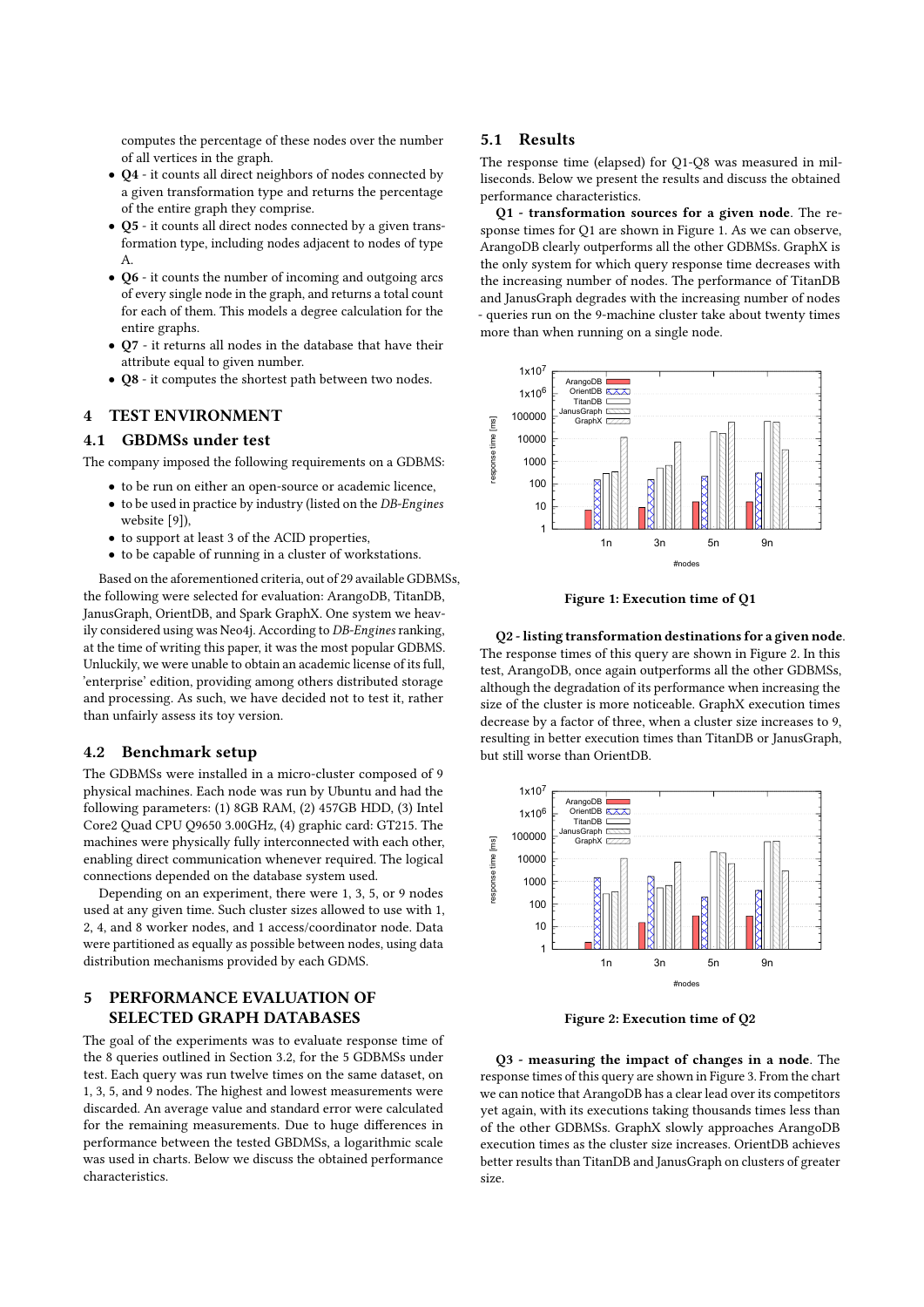<span id="page-3-0"></span>

Figure 3: Execution time of Q3

Q4 - measuring the impact of changes in transformation. As Q4 query is very similar to Q3, the execution times shown in Figure [4](#page-3-1) have characteristics similar to those shown in Figure [3,](#page-3-0) i.e., ArangoDB achieves the best results, with GraphX slowly decreasing ArangoDB lead as the cluster grows.

<span id="page-3-1"></span>

Figure 4: Execution time of Q4

Q5 - measuring the impact of changes in topology. The execution times from this experiment are shown in Figure [5.](#page-3-2) Once again, ArangoDB is in the lead. GraphX execution times decrease as the cluster size increases. OrientDB performs worse that TitanDB and JanusGraph for a cluster size up to 3 and performs better when the cluster grows.

<span id="page-3-2"></span>

Figure 5: Execution time of Q5

Q6 - computing the degree of each node. The execution times from this experiment are shown in Figure [6.](#page-3-3) For this query, GraphiX offers the best performance, regardless of the cluster size. In a 3-, 5-, and 9-node cluster ArangoDB performs the worst. The performance of OrientDB remains unchanged regardless of the cluster size.

<span id="page-3-3"></span>

Figure 6: Execution time of Q6

Q7 - filtering query. The results of this evaluation are shown in Figure [7.](#page-3-4) On a single node, average execution times of the same query on ArangoDB and GraphX differ only by forty-five milliseconds, but as the cluster size increases GraphX gains noticeable lead over all the other GDBMSs.

<span id="page-3-4"></span>

Figure 7: Execution time of Q7

Q8 - finding the shortest path between nodes. This experiment was run on ArangoDB, OrientDB, TitanDB, and JanusGraph. The reason for eliminating GraphX was caused by the implementation of the shortest path algorithm in GraphX. Rather than simply finding the shortest path between two nodes, it finds all the shortest paths from all the nodes to the target one, only then allowing users to select specific paths from a generated RDD. This heavily influences execution times of such queries. The first stage (computation of the shortest paths) takes minutes rather than milliseconds, and the second (retrieval of specific paths) takes a few milliseconds, making the results fairly incomparable to other GDBMSs. Figure [8](#page-4-0) reveals that ArangoDB handles this query in the least amount of time. On a single node, OrientDB performs worse than TitanDB or JanusGraph, and performs better on 3, 5, and 9 nodes.

In Figure [9](#page-4-1) we present total execution times of a workload composed of queries Q1, Q2, ..., Q7, for ArangoDB, OrientDB, TitanDB, JanusGraph, and GraphX in a cluster composed of 1, 3, 5, and 9 machines. As we can observe, ArangoDB, TitanDB,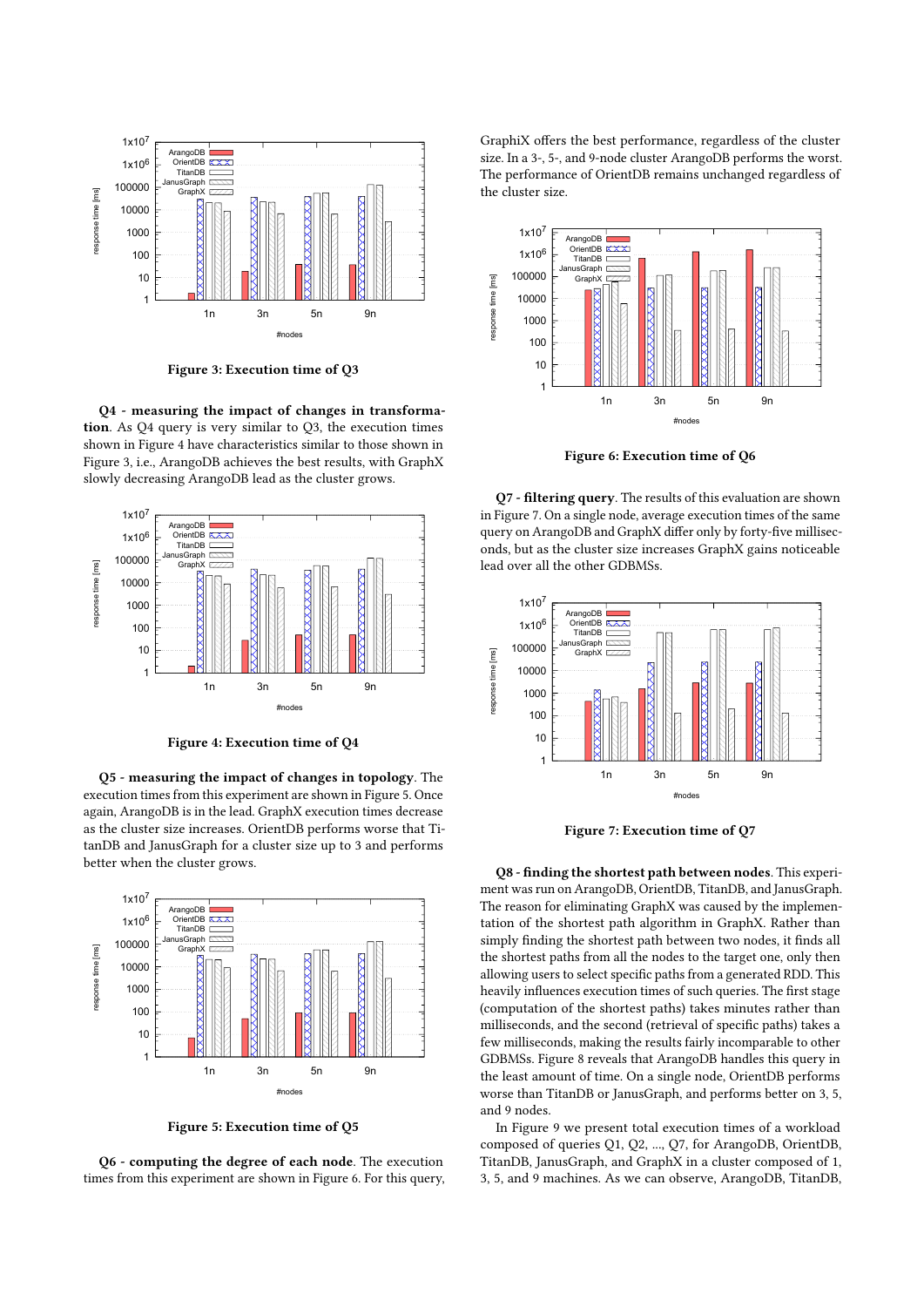<span id="page-4-0"></span>

Figure 8: Execution time of Q8

and JanusGraph do not offer scaling out, as the total execution time grows with the increase of the number of machines. On the contrary, OrientDB and GraphX offer rather constant execution time w.r.t. the number of machines.

<span id="page-4-1"></span>

Figure 9: Total execution time of a workload composed of queries Q1 - Q7

#### 5.2 Significance tests

From the presented charts we can observe that on the average, ArangoDB and GraphX offer the best performance. ArangoDB offers the best performance for all queries but Q6. Graphx achieves various results, with being a clear winner in Q6, but performing worse than ArangoDB for all other queries. Thus, we need to check whether it is statistically significant that:

- ArangoDB achieves better results for Q1-Q5 and Q7-Q8 than GraphX,
- ArangoDB achieves worse performance than GraphX for  $O<sub>6</sub>$
- GraphX achieves better performance than OrientDB for Q6, since OrientDB is more efficient than ArangoDB in executing Q6.

To this end, we applied T-Student tests with p=0.01. The results of the significance tests are included in Table [1.](#page-4-2) The p-values for the significance of the results between GraphX and ArangoDB are represented by rows with queries Q1-Q5 and Q7, whereas p-values for the significance between GraphX and OrientDB are represented by row with Q6. Each row includes p-values for the experiments on 1, 3, 5, and 9 nodes.

As we can observe, the p-values are much lower than the assumed p-value of 0.01. This means, that the difference in execution times between ArangoDB, OrientDB, and GraphX are statistically significant for all 8 queries but Q7 on 1 node. It means that our conclusions are valid for Q1-Q8 except Q7 on 1 node.

<span id="page-4-2"></span>Table 1: p-values for testing statistical significance of execution times between (1) GraphX and ArangoDB (Q1-Q5 and Q7) as well as between (2) GraphX and OrientDB (Q6)

| Ouery          | 1 node       | 3 nodes      | 5 nodes      | 9 nodes      |  |
|----------------|--------------|--------------|--------------|--------------|--|
| O <sub>1</sub> | 0.0000000000 | 0.0000000001 | 0.0000000003 | 0.0000000048 |  |
| O <sub>2</sub> | 0.0000000054 | 0.0000000014 | 0.0000000000 | 0.0000000000 |  |
| O <sub>3</sub> | 0.0000000423 | 0.0000000006 | 0.0000000000 | 0.0000000000 |  |
| O <sub>4</sub> | 0.0000000740 | 0.0000000011 | 0.0000000000 | 0.0000000000 |  |
| O <sub>5</sub> | 0.0000003403 | 0.0000000108 | 0.0000000000 | 0.0000000000 |  |
| O6             | 0.0000000000 | 0.0000000000 | 0.0000000000 | 0.0000000000 |  |
| Q7             | 0.1674163506 | 0.0000000000 | 0.0000000000 | 0.0000000000 |  |

#### 5.3 Functionality assessment

In this section we present our assessment of some features of the GDBMSs, related to user experience, grading each of them on a scale from 1 to 5 (1 being the lowest and 5 - the highest). The following features were assessed: (1) ease of installing and setting up the GDBMS, (2) ease of using the GDBMS (how complicated is its query language, whether it provides access to graph data from other languages), (3) support for multiple OS, and (4) visualization capabilities. The assessment results are shown in Table [2.](#page-4-3)

<span id="page-4-3"></span>Table 2: Assessing functionality of GDBMSs

|               | ArangoDB | OrientDB TitanDB | JanusGraph | GraphX |
|---------------|----------|------------------|------------|--------|
| Ease of setup |          |                  |            |        |
| Ease of use   |          |                  |            |        |
| Portability   |          |                  |            |        |
| Interface     |          |                  |            |        |
| Total         | 1 0      |                  |            |        |

As it can be seen, ArangoDB wins in this regard as well. Its installation is straightforward, setting up a cluster requires nothing but running a few, simple scripts. Its querying language is robust and intuitive, with a focus on sub-querying. It runs on most common operating systems. Its visual interface is decent.

TitanDB and JanusGraph are next in our ranking. Their installation and setting up a cluster require a bit of fiddling, although it does not require all that much skill. The query languages are easy to learn and use. Both of these GDBMSs do not expose any problems of running on any of the popular operating systems. They do require quite a lot of work to set up any kind of visual interface.

OrientDB scores third. Its installation is not difficult, although having a few instances in a cluster is problematic. Its language lacks a few built-ins. It supports numerous OSs. Visual representations of graphs it generates are decent and legible.

GraphX scores last. Ease of use was never the focus for Sparkbased tools. Installation and cluster set up is rather easy, but connecting it to a resilient data storage is more difficult. Tutorials for GraphX are almost non-existent, and documentation occasionally leaves a bit to be desired. Since it is Java-based, it has no problems running virtually anywhere. Graphical interface (other than Spark management tool) is nonexistent.